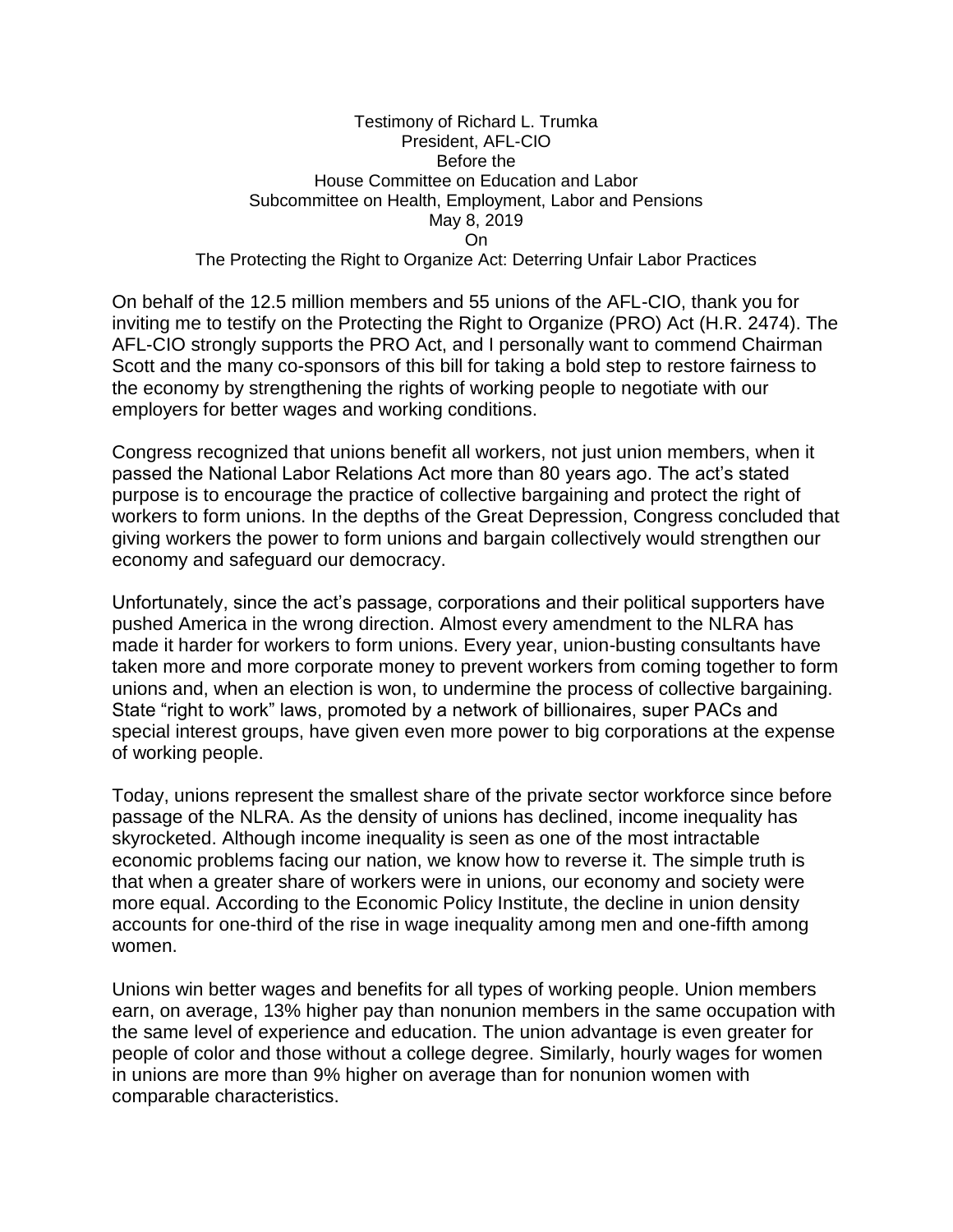Union members also have the power to negotiate for better, quality health insurance and retirement security, as well as paid sick and family leave. For example, 94% of workers with a union contract receive employer-provided health insurance versus 67% of workers without a union, and our plans tend to be better. Some 90% of union members participate in a retirement plan compared to 75% of nonunion members. Eighty-seven percent of union members have access to paid sick days versus 69% of nonunion members.

Unions also help workers without a union get ahead. In 2016, worker wages in states with lower union density lagged behind states with higher density by more than \$100 a week. Unions also provide upward mobility for low-income families. Researchers at Harvard University found that children born to low-income families typically ascend to higher incomes in metropolitan areas where union membership is higher.

So it is little surprise that workers in every sector and every region are embracing the transformational power that comes from joining together in common cause. The year 2018 was the biggest for collective action in three decades and that surge is defining 2019 and shaping the early contours of the 2020 presidential election. Programmers at Google, school teachers in West Virginia and manufacturing workers at Volkswagen in Tennessee are standing up and speaking out.

Today, public support for unions is at a more than 15-year high. Importantly, the people who make up labor unions, our members and families, are the most supportive, but even a majority of nonunion members favor unions. Equally important, the strongest support for unions is from those ages 18–29, and the biggest jump in favorable attitudes toward unions has come from 30–39-year-olds.

Working people want union representation. A growing number of workers see unions as the preeminent source of power that will give them a voice on the job and a say in their own futures. Professor Thomas Kochan and colleagues at MIT and Columbia University found in their 2017 Worker Voice Survey that 48% of nonunion members would vote for a union if an election were held at their workplace, a 50% jump from similar studies conducted in 1977 and 1995. Some 48% of nonunion members want a union—that's more than 60 million people. But only 11.7%—or 14.7 million—were actually represented in 2018. Something is wrong. And that something is the law.

Our current labor law is frustrating workers' clear and growing desire to be represented. In too many ways, it's giving employers the power to decide whether or not their workers can unionize. This is a gross violation of the NLRA's stated mission, and it's why labor law reform is an urgent national necessity.

So what are workers up against? Let me give you just four examples and apply them to your experience as elected officials.

First, when you campaign for office, you have to talk to voters. You engage with them at town halls, coffee shops and worksites. For workers wanting to form a union, that communication is greatly restricted. Conversations about unionization must be done on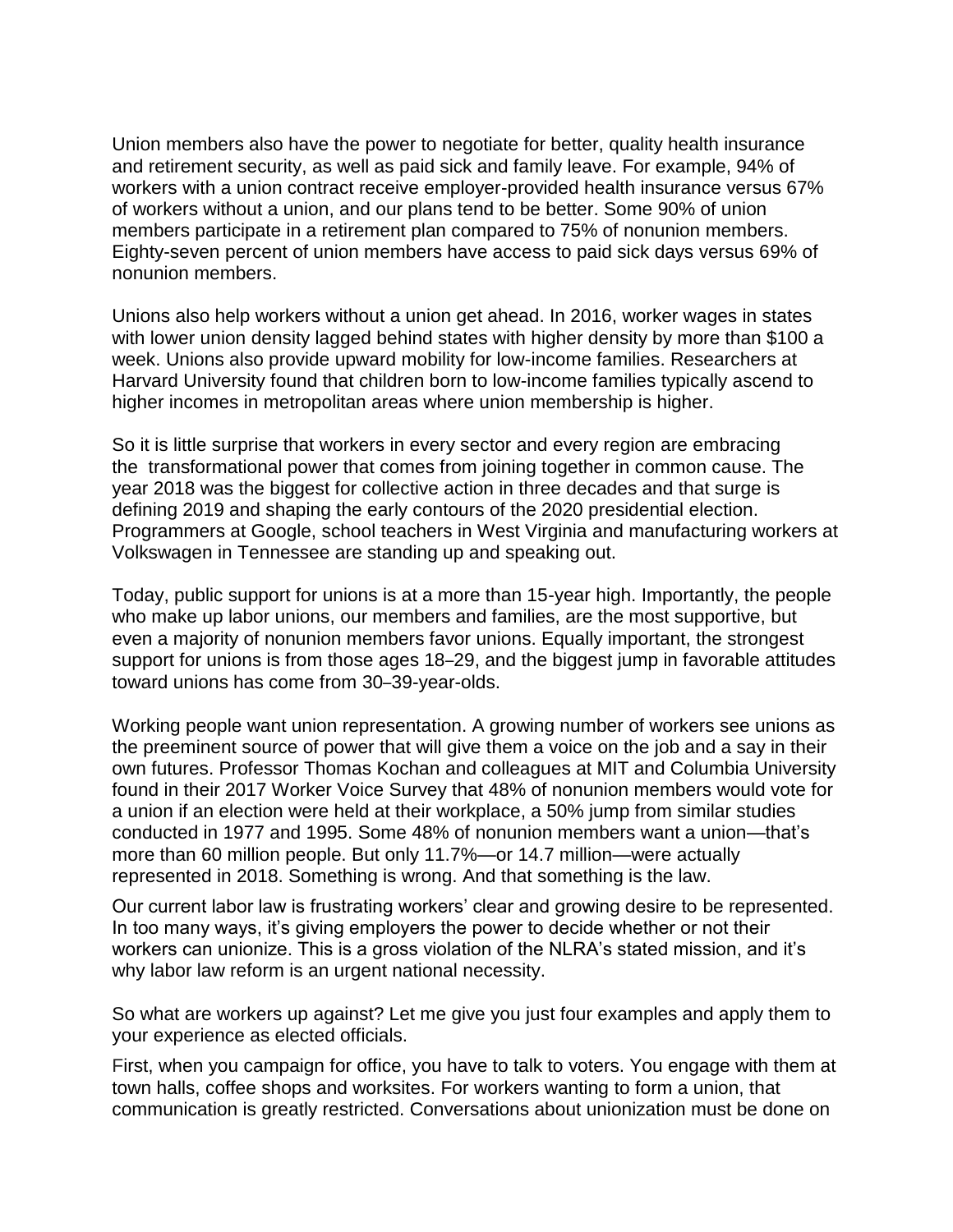breaks, and representatives from unions can be denied access to worksites altogether.

Yet employers can force employees to listen to their anti-union rhetoric in forced "captive audience meetings." Employers can fire workers who simply stand up and leave such meetings and even those who have the audacity to express their own opinions after being told their role is only to listen.

Captive audience meetings give employers an unfair and often insurmountable advantage over unions in reaching voters with their message, particularly undecided voters. Yet this clearly coercive practice has been held to be lawful since passage of the anti-worker amendments to the Taft-Hartley Act in 1947. In addition, by forcing employees to listen to anti-union propaganda, employers are signaling the threat of consequences for a "yes" vote.

This is not a theoretical practice. It happens time and time again before union elections. A study of more than 200 representation elections found that employers conducted mandatory meetings 67% of the time. A more recent study found that in 89% of campaigns surveyed, employers required employees to attend captive audience meetings during work time and that the majority of employees attended at least five such meetings during the course of the campaign.

Let me give you an example. In late 2017, over 80% of the workers at a Kumho Tire plant in Macon, Georgia, had signed union authorization cards asking to be represented by the United Steelworkers (USW). The workers had been motivated by serious concerns about chemical exposures and inadequate safety training. In the period preceding the National Labor Relations Board election, workers were forced into daily captive audience meetings, grilled by supervisors in one-on-one interrogations and compelled to watch anti-union videos playing repeatedly on monitors in the facility. Ultimately, workers voted narrowly against union representation—164–136—despite 80% having supported the union prior to the employer's pressure tactics.

This PRO Act would ban captive audience meetings and require employers to attract an audience with the power of their ideas, just like candidates for public office. Importantly, it would not limit anyone's freedom to speak. Employers, like unions, would be free to express their views about union representation. The bill would simply ensure that no party can gain an unfair advantage by forcing employees to listen. Freedom of speech and the freedom not to listen would both be protected.

Second, when you run for office, you have no power over individual voters and you certainly would not consider punishing a constituent who voted for your opponent even if you had the power to do so. But in the workplace, employers have the power to terminate or take other adverse actions against employees; and before many union elections, employers abuse that power by firing employees who actively campaign for union representation.

Last year, the NLRB awarded over \$50 million to employees the agency found to have been discriminatorily discharged or otherwise punished. More than 1,250 employees were ordered reinstated by the agency. But these numbers do not account for the chilling effect of punishing pro-union workers. There are no doubt thousands of workers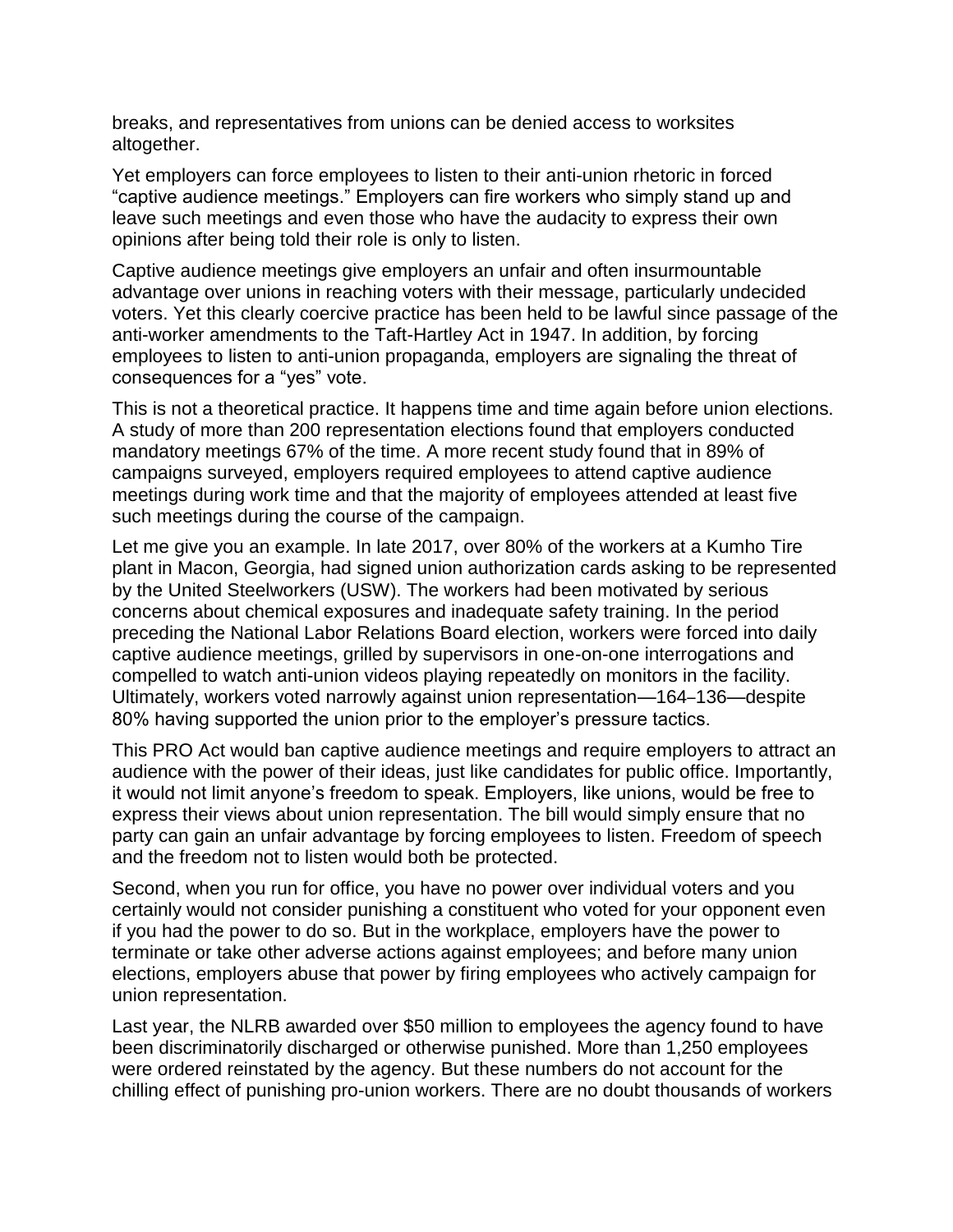who have been scared out of exercising the right to support unions. And the NLRA's paltry fines have done little to nothing to deter employers from this illegal and destructive practice.

Right now, an employer who fires a union activist to chill an organizing drive faces merely the prospect of paying the employee back pay many years later. In fact, back pay awards only happen after a charge is filed, the General Counsel issues a complaint, a hearing is held, an administrative law judge finds a violation, the NLRB affirms the judge's finding and the board's order is enforced in a federal appeals court. During that typically multi-year period, the illegally fired employee is forced by law and by practical necessity to seek other employment, and any interim earnings ultimately reduce the employer's back pay liability.

Often the back pay award is no more than a couple thousand dollars, and sometimes less. And while the board can order an illegally fired employee reinstated, that order comes far too late to bring the worker back before a union election. In fact, a reinstatement offer often comes so late that most employees have moved on and decline to return. In 2018, only one-third of employees who were granted reinstatement after a board order accepted the offer. So if violating the law chilled the organizing drive, the employer will consider it a good investment. In other words, violating the law just makes good economic sense for many employers, nothing more than the cost of doing business.

And even after organizing drives have resulted in successful elections, union supporters are sometimes subjected to reprisal firings. In May 2018, flight engineers at Boeing's facility in South Carolina voted to form a union, but right before Christmas that year the company fired six pro-union engineers as it continued to appeal and delay the contract bargaining that should have been the immediate result of the election.

The PRO Act would fix these flaws and create a real deterrent by eliminating the reduction of back pay awards for interim earnings, providing for double back pay and permitting the award of civil penalties in an amount up to \$50,000 against the employer and responsible owners and managers.

The bill also requires the NLRB to go into District Court to seek temporary reinstatement of a pro-union worker illegally fired during an organizing drive. This will eliminate the unequal treatment of unions and employers under existing law whereby the board is required to seek such relief against a union that merely engages in picketing of the wrong employer, but not against an employer who fires a union supporter.

Third, when you are elected in November, you take office in January. But when employees vote for a union, there is no set timetable, and often, the employer refuses to recognize its employees' chosen representative for years. That is like your opponent holding the seat after you win the election and continuing to occupy it throughout what should be your first term in office. How is that even possible? Again, flaws in current labor law permit this perverse outcome.

Today, when workers vote to be represented by a union, the NLRB certifies the election, but that certification is not enforceable and employers often disregard their employees' wishes and refuse to bargain with the union. The board is powerless to compel the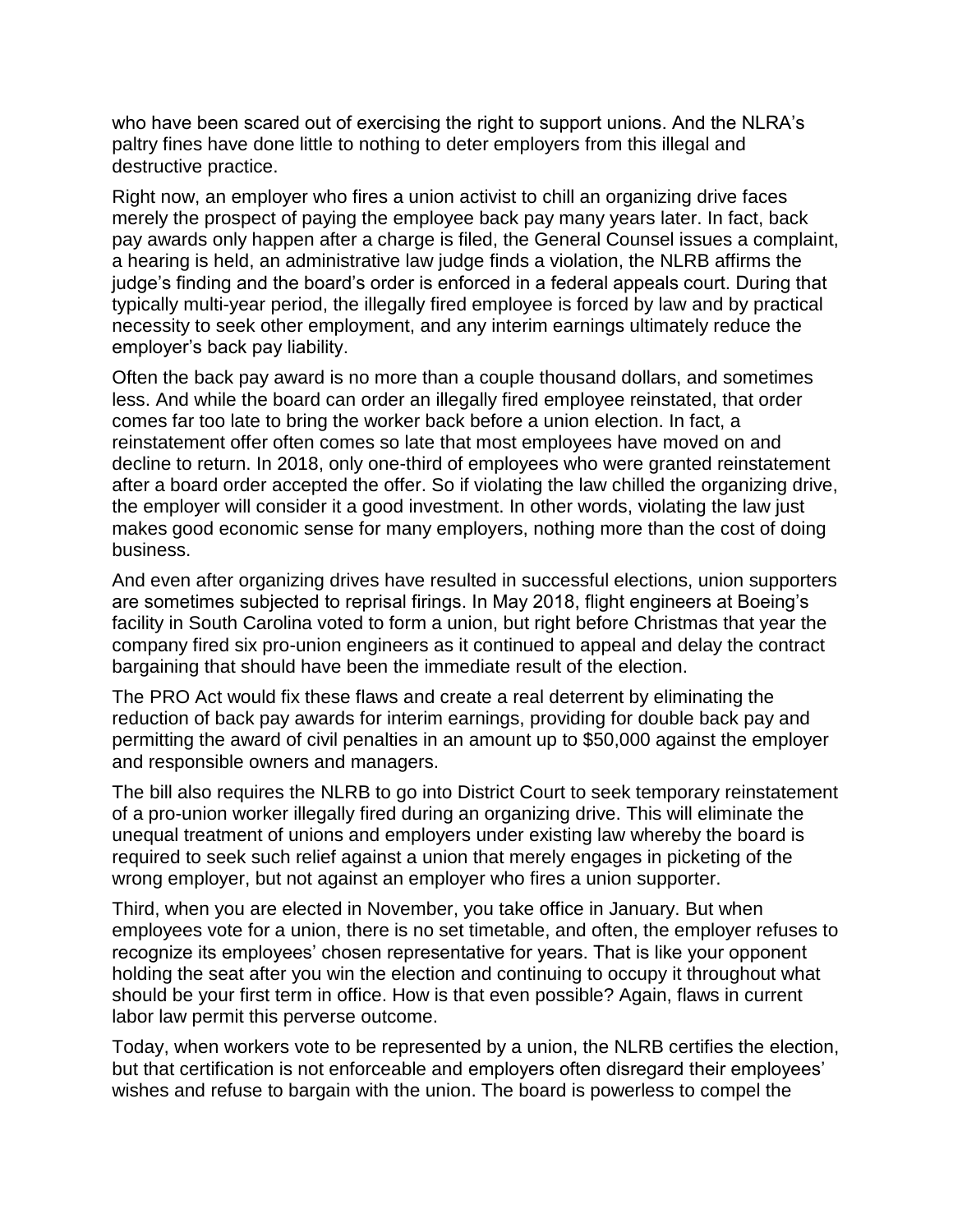employer to recognize the union until the union files an unfair labor practice charge and the board finds the employer has violated the law. But even then, the board's order is not immediately enforceable. Rather, the board must proceed to a U.S. Court of Appeals to obtain an enforceable order to bargain.

This convoluted process can delay workers' democratically won first contract for years. And, at the end of it all, all the board is empowered to do is issue an order to bargain. Employees are not entitled to any form of compensation that would have resulted from bargaining had the employer recognized the results of the election in a timely manner no back pay for lost wages and no compensation for lost pension contributions, for example.

Let me give you just one typical example. On Dec. 3 and 4, 2015, skilled trades workers at Volkswagen's factory in Chattanooga, Tennessee, voted to be represented by the UAW. The vote was 108 to 44 with 95% turnout. The NLRB's regional director certified those results on Dec. 14, 2015. But because the employer exploited every avenue of delay open to it under existing law, appealing to the board, refusing to bargain in order to force the board to cite it for committing an unfair labor practice and appealing that citation to an appeals court, for three and a half years after the vote, the workers' chosen representative was not recognized, bargaining did not begin and the board was powerless to do anything about it. The UAW had now taken matters into its own hands and petitioned to represent all employees at the factory.

The PRO Act would fix this problem in a straightforward manner. When employees vote to be represented, the board would not simply certify the union as the representative but, at the same time, order the employer to bargain. That order would be enforceable by the board in a federal district court after 30 days. Under the bill, when employees vote to be represented, bargaining will commence within a matter of months, just as you took your office shortly after you were elected.

And the PRO Act would take one more sensible step toward preventing delay even before employees are permitted to vote. The act removes the employer as a party to the hearing that often precedes an election. That makes sense because the election is to determine who will represent the employees in negotiations with the employer. The employer should not be given standing to delay that election or shape the voting unit through the preelection hearing. That is like Canada trying to influence your election because it is involved in trade negotiations with the U.S.

Finally, when you are elected and sworn into office, you immediately assume the duties of a sitting member of Congress. In contrast, when employees vote to be represented by a union, overcoming the myriad of obstacles I have just described, the union can be prevented from engaging in the type of workplace governance envisioned by the authors of the NLRA. That is because in far too many cases the employer never enters into a collective bargaining agreement with the workers. In over 30% of successful elections, employees who have voted for representation never receive the benefit of a negotiated agreement covering wages, benefits and working conditions. Can you imagine if 30% of elected officials were never seated?

How can this happen? Again, the answer lies in the weakness of existing law. Under the current NLRA, if an employer engages in surface bargaining, dragging out the process